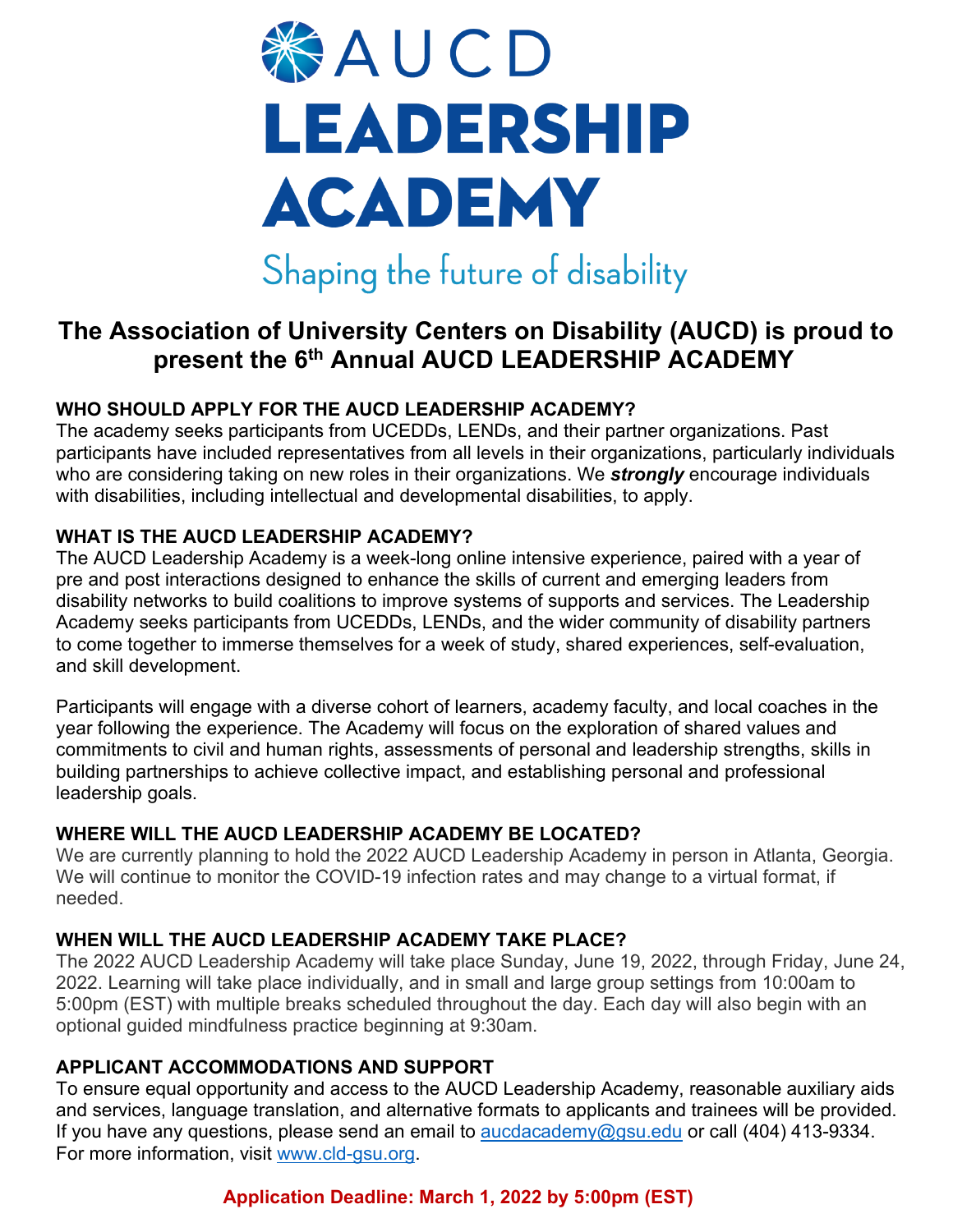## **Applicant Profile**

| Name: __________                                                                                                     |                                                                                                     |                  |       |          |
|----------------------------------------------------------------------------------------------------------------------|-----------------------------------------------------------------------------------------------------|------------------|-------|----------|
| First                                                                                                                | Middle                                                                                              |                  | Last  |          |
| Current Address: _______________________                                                                             |                                                                                                     |                  |       |          |
| Street                                                                                                               | City                                                                                                |                  | State | Zip code |
| Mailing Address (if different): ___________________                                                                  |                                                                                                     |                  |       |          |
| <b>Street</b>                                                                                                        |                                                                                                     | <b>City City</b> | State | Zip code |
|                                                                                                                      | Phone Number (primary): Phone Number (secondary): ______________________________                    |                  |       |          |
|                                                                                                                      | Primary Email address: ________________________Secondary Email address: ___________________________ |                  |       |          |
|                                                                                                                      |                                                                                                     |                  |       |          |
| Organization Mailing Address: ___________________                                                                    |                                                                                                     |                  |       |          |
| <b>Street</b>                                                                                                        | City                                                                                                |                  | State | Zip code |
| Applicant's Supervisor's Name: Applicant of the Supervisor's Name:                                                   |                                                                                                     |                  |       |          |
| Applicant's Supervisor's Email Address: National According to the Control of Applicant's Supervisor's Email Address: |                                                                                                     |                  |       |          |
|                                                                                                                      |                                                                                                     |                  |       |          |
|                                                                                                                      | <b>Emergency Contact Information</b>                                                                |                  |       |          |
| Primary Contact Name: _______                                                                                        |                                                                                                     |                  |       |          |
| First                                                                                                                |                                                                                                     | Middle           |       | Last     |
| Emergency Contact Current Address: ________                                                                          |                                                                                                     |                  |       |          |
|                                                                                                                      | <b>Street</b>                                                                                       | City             | State | Zip code |
|                                                                                                                      |                                                                                                     |                  |       |          |
|                                                                                                                      | Primary Email Address: _____________________Secondary Email Address: ____________                   |                  |       |          |
|                                                                                                                      |                                                                                                     |                  |       |          |
|                                                                                                                      |                                                                                                     |                  |       |          |
| Secondary Contact Name: First                                                                                        |                                                                                                     | Middle           |       | Last     |
|                                                                                                                      |                                                                                                     |                  |       |          |
|                                                                                                                      | <b>Street</b>                                                                                       | <b>City</b>      | State | Zip code |
| Phone Number (primary): _________________                                                                            | Phone Number (secondary): ________________                                                          |                  |       |          |
|                                                                                                                      | Primary Email Address: ___________________Secondary Email Address: _____________                    |                  |       |          |
|                                                                                                                      |                                                                                                     |                  |       |          |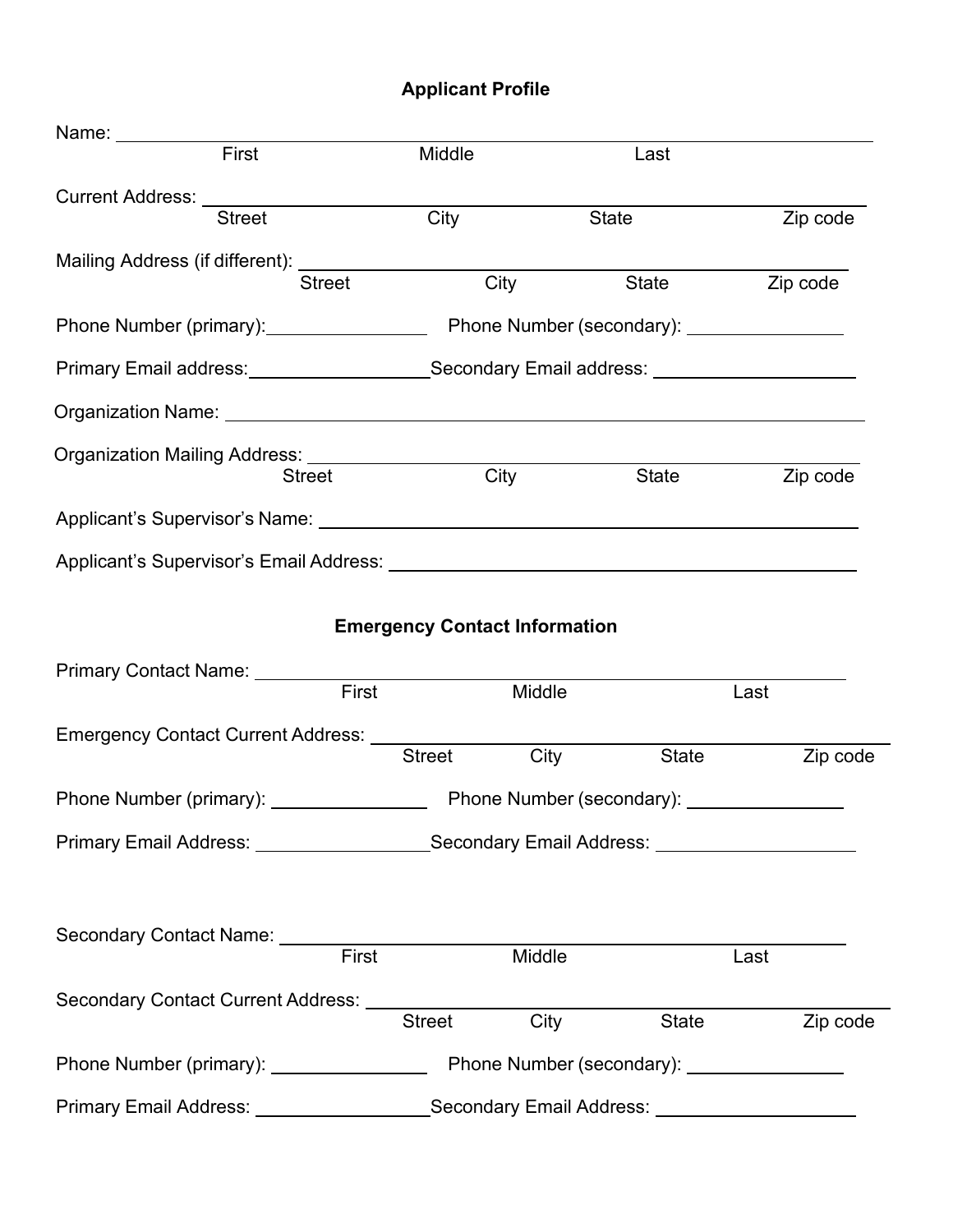## **DEMOGRAPHIC INFORMATION**

Completion of this section of the application is voluntary. The AUCD Leadership Academy encourages that you consider providing a response to these questions. No individual applicant selections are made based on this information. By providing this information, you will help us to ensure that participants represent a broad cross-section of demographics. The AUCD Leadership Academy will treat this information as confidential to the fullest extent allowed by law.

#### **Gender**

| ◯ Male        |                   |
|---------------|-------------------|
| O Female      |                   |
| $\odot$ Other | (please identify) |
|               |                   |

**Age:**

#### **Ethnicity (Please select)**

O Hispanic or Latino- a person of Cuban, Mexican, Puerto Rican, South or Central American, or other Spanish culture or origin, regardless of race.

 $\bigcirc$  Non-Hispanic or Latino

#### **Race and (Please select all that apply)**

White- - a person having origins in any of the original peoples of Europe, the Middle East, or North Africa o

Black or African American- - a person having origins in any of the black racial groups of Africa. o

O Native American or American Indian- a person having origins in any of the original peoples of<br>Hawaji, Guam, Samoa, er other Bacific islands Hawaii, Guam, Samoa, or other Pacific islands.

O Asian / Pacific Islander- - a person having origins in any of the original peoples of the Far East, China India Southeast Asia, or the Indian subcontinent, including, for example, Cambodia, China, India, Japan, Korea, Malaysia, Pakistan, the Philippine Islands, Thailand, or Vietnam.

American Indian or Alaska Native - a person having origins in any of the original peoples of North (Capital of<br>Or South America (including Central America), and who maintains tribal affiliation or community or South America (including Central America), and who maintains tribal affiliation or community attachment.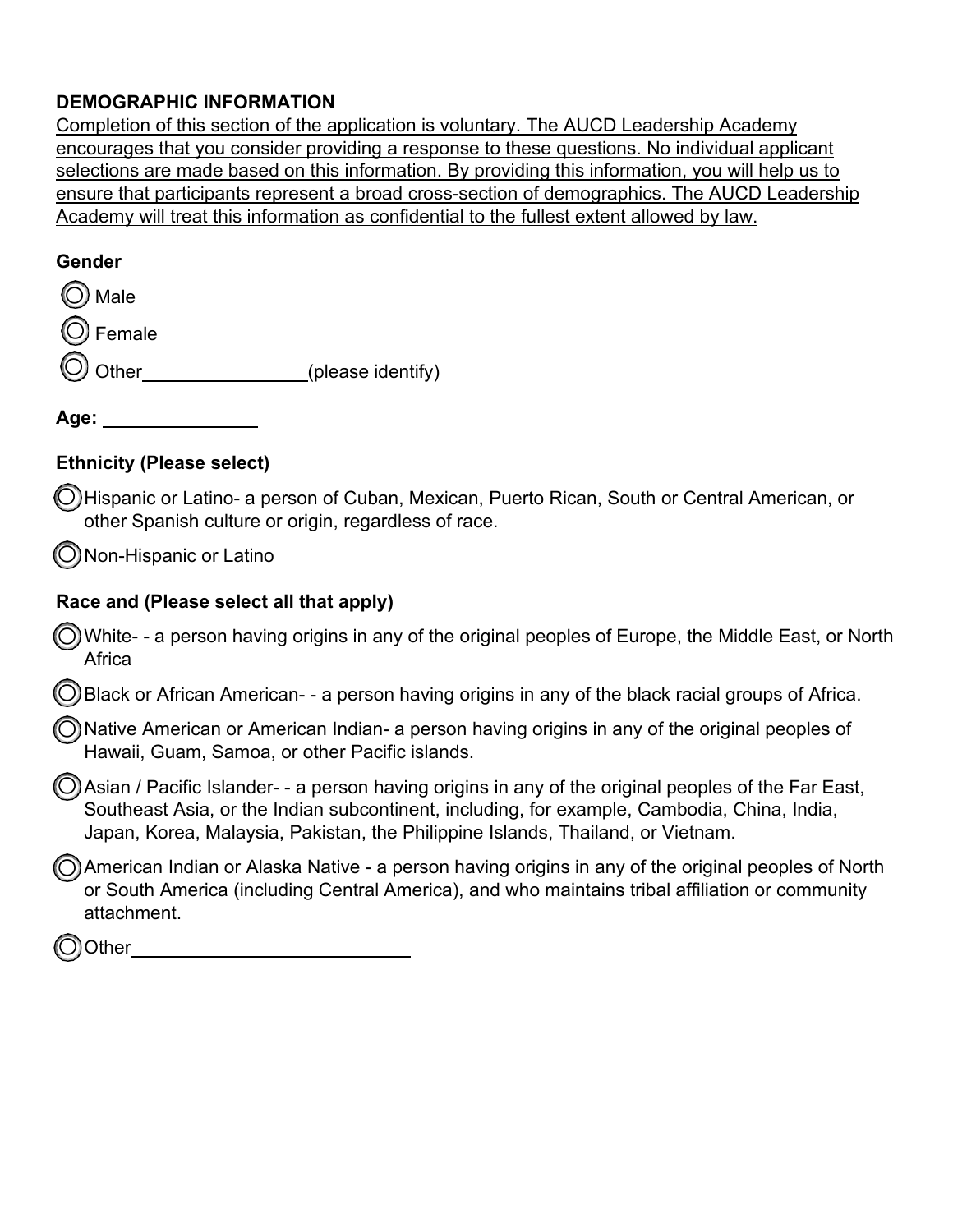## **Disability Status**

Completion of this section of the application is voluntary. The AUCD Leadership Academy encourages that you consider providing a response to these questions. No individual applicant selections are made based on this information. By providing this information, you will help us to ensure that participants represent a broad cross-section of demographics. The AUCD Leadership Academy will treat this information as confidential to the fullest extent allowed by law.

## **Do you identify as having an intellectual or developmental disability?**

| Y<br>AS |
|---------|
|         |

o No

## **Do you identify as having a disability other than an intellectual or developmental disability?**

Yes o

No o

 $\bigcirc$  None of the conditions listed above apply to me.

 $\bigcirc$  I do not wish to answer questions regarding disability/health conditions.

## **Do you identify as having a family member with a disability?**

 $\bigcirc$  Yes

No o

## **Accommodations or Supports**

Please list any accommodations or supports that would facilitate your participation in to the AUCD Leadership Academy. Please note any dietary restrictions as well.